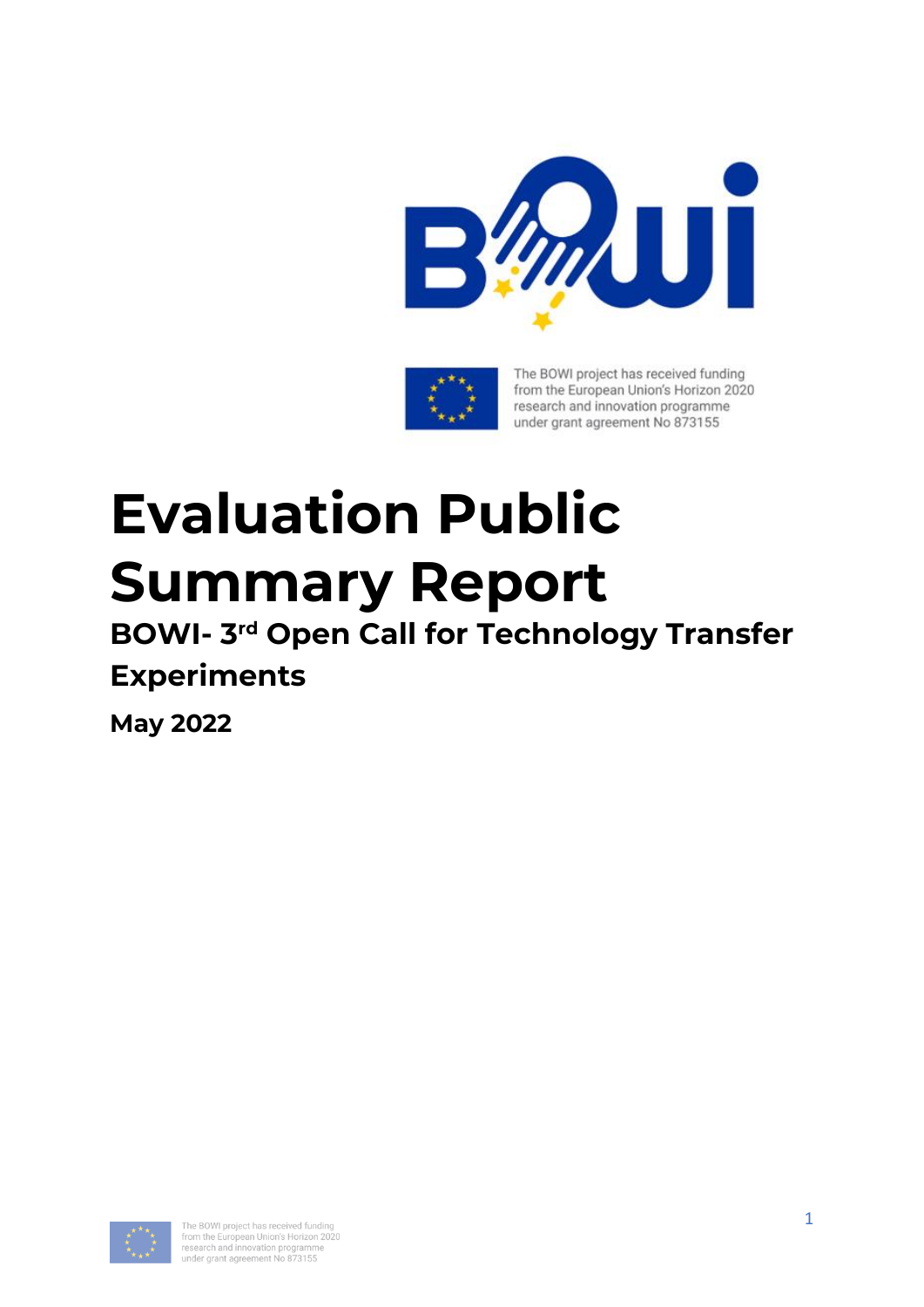# **CALL INFORMATION**

#### **Project acronym:** BOWI

**Project full name:** Boosting Widening Digital Innovation Hubs

The innovation action BOWI, co-funded from the European Union's Horizon 2020 research and innovation programme under grant agreement No. 873155, launched its 1st open call for recipients to receive financial support.

| <b>Call identifier</b>                               | <b>BOWI-Third Open Call for Technology</b><br><b>Transfer Experiments</b> |
|------------------------------------------------------|---------------------------------------------------------------------------|
| <b>Call opening date</b>                             | 15th of December 2021, at 00:00 CEST<br>(Brussels time)                   |
| <b>Call deadline</b>                                 | 16th February 2022, at 13:00 CEST (Brussels<br>time)                      |
| <b>Call Published on PP (Y/N)</b>                    | Y                                                                         |
| <b>Results published on project website</b><br>(Y/N) | N                                                                         |
| If published on project website, link<br>to webpage  | N/A                                                                       |
| <b>Available budget</b>                              | 2,460,000 €                                                               |
| <b>Requested funding</b>                             | 3,809,969.4 €                                                             |
| <b>Number of received proposals</b>                  | 175                                                                       |
| <b>Number of selected proposals</b>                  | 36                                                                        |

# **CALL PUBLICATION**

The call was published on the project BOWI project website [\(https://bowi-network.eu/](https://bowi-network.eu/) ), and on the Horizon 2020 - Participants Portal [\(https://ec.europa.eu/info/funding](https://ec.europa.eu/info/funding-tenders/opportunities/portal/screen/opportunities/competitive-calls)[tenders/opportunities/portal/screen/opportunities/competitive-calls](https://ec.europa.eu/info/funding-tenders/opportunities/portal/screen/opportunities/competitive-calls) ). Full call details were published on the microsite<https://bowi-3rd-open-call.fundingbox.com/> . The following channels were also used to promote the call:

- The BOWI community: <https://fundingbox.com/c/bowi>
- BOWI project LinkedIn: <https://www.linkedin.com/company/bowi-project>
- BOWI project Facebook:<https://www.facebook.com/BOWI.project>
- BOWI project Twitter: <https://twitter.com/BowiProject>

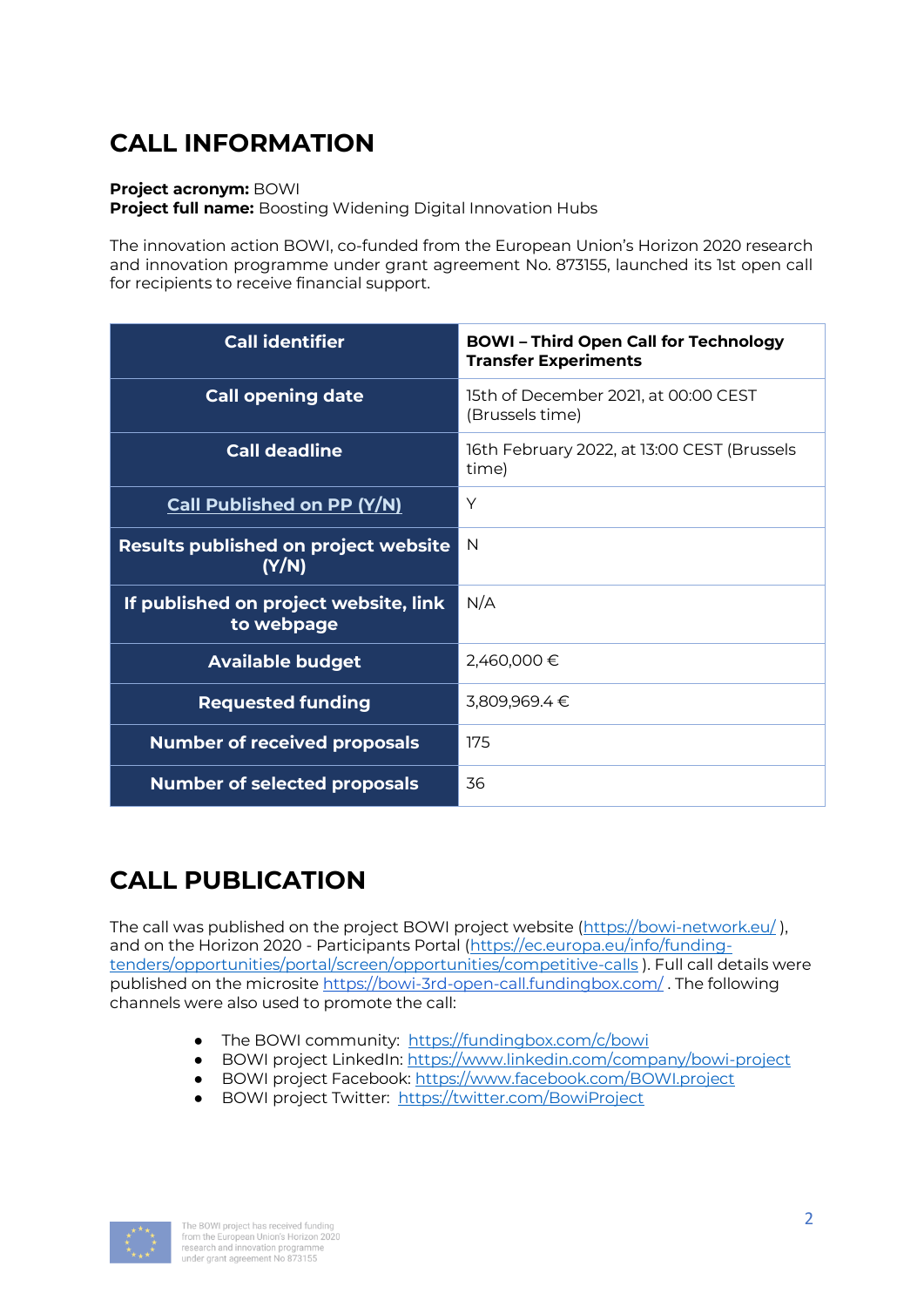*Figure 1. BOWI 3rd OC reminder post on Twitter* BOWI @BowiProject - Dec 16, 2021 B<sup>2</sup>wi NEW BOWI OPEN CALL (A)<br>Check out application page for more information: Inkd.in/gREgHuk5 Read the Guide for Applicants APPLY until Wednesday, 16 February 2022, 13:00 (Brussels Time) 3rd Open Call for<br>Technology Transfer Experiments в<sup>у</sup>ші 岗 SMEs OR MIDCAPS WITH BUSIN .<br>TIVITY IN  $L$ <sub>1</sub>  $\circlearrowleft$  $\hat{L}$  $\circ$ 

## **Number of BOWI proposals received and selected for financial support**

A total of **175** proposals were received for this call:

- **173** Eligible proposals
- **145** above threshold
- **36** selected for financial support (4 per region)
- **10** proposals in the reserve list

*Figure 2. BOWI 3rd OC Applications submitted per country*



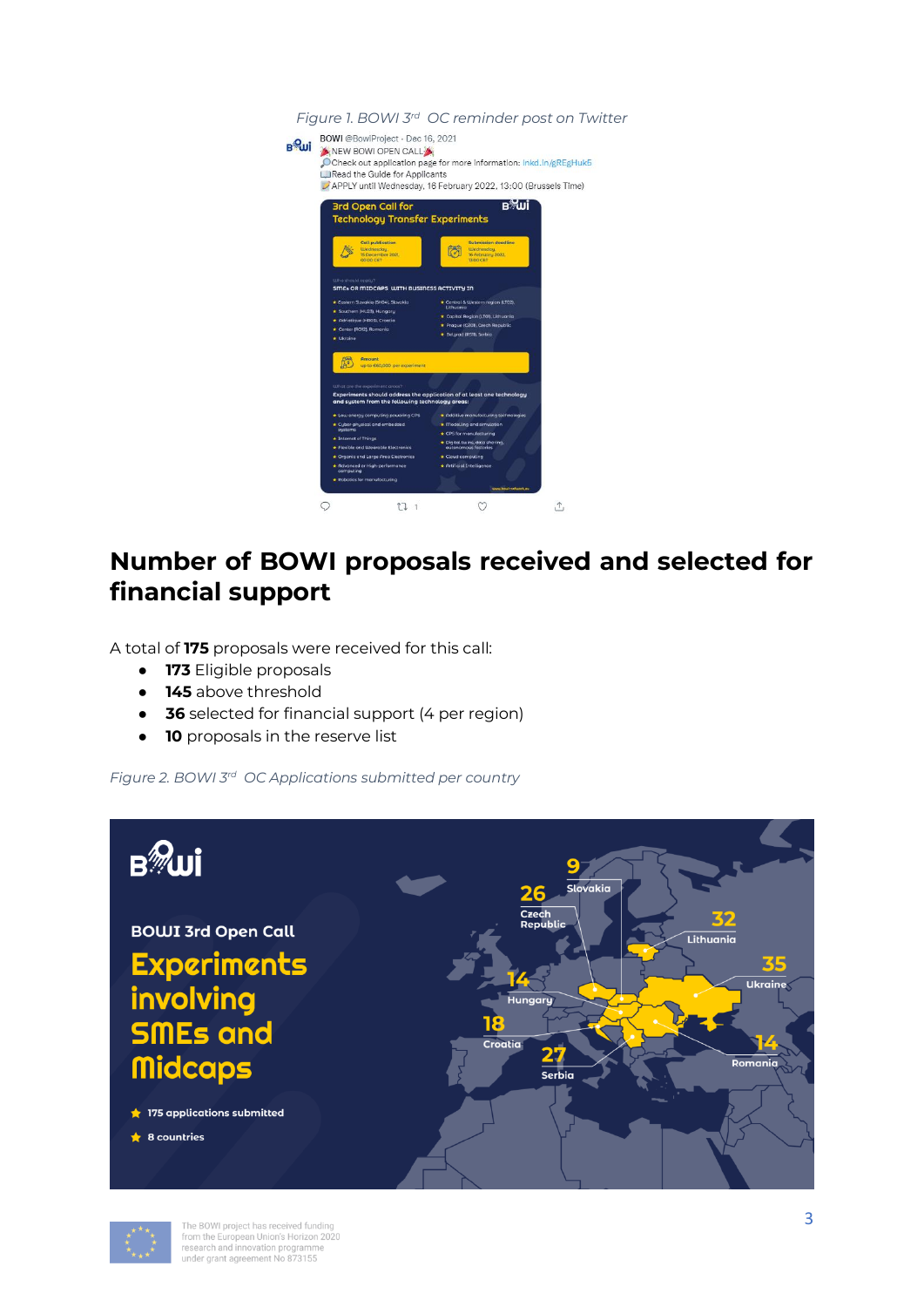

#### *Figure 3. BOWI 3rd OC selected beneficiaries technological areas.*

# **The final list of selected proposals for the BOWI Support Programme:**

#### **Croatia (HR03)**

| Company name              | <b>Experiment name</b>                     | Technology area         |
|---------------------------|--------------------------------------------|-------------------------|
|                           | Intelligent port/harbor video surveillance |                         |
| KOMPLET SISTEM d.o.o.     | system                                     | Artificial Intelligence |
|                           | ASR Android upgrade for VoiceXtreme - Key  |                         |
| Špica Sustavi d.o.o.      | for new opportunities                      | Artificial Intelligence |
| Oikon Ltd. - Institute of |                                            |                         |
| <b>Applied Ecology</b>    | Smart Wildlife Surveillance                | Internet of things      |
| Omolab komunikacije       |                                            |                         |
| d.o.o.                    | ReadTrack Glasses                          | Artificial Intelligence |

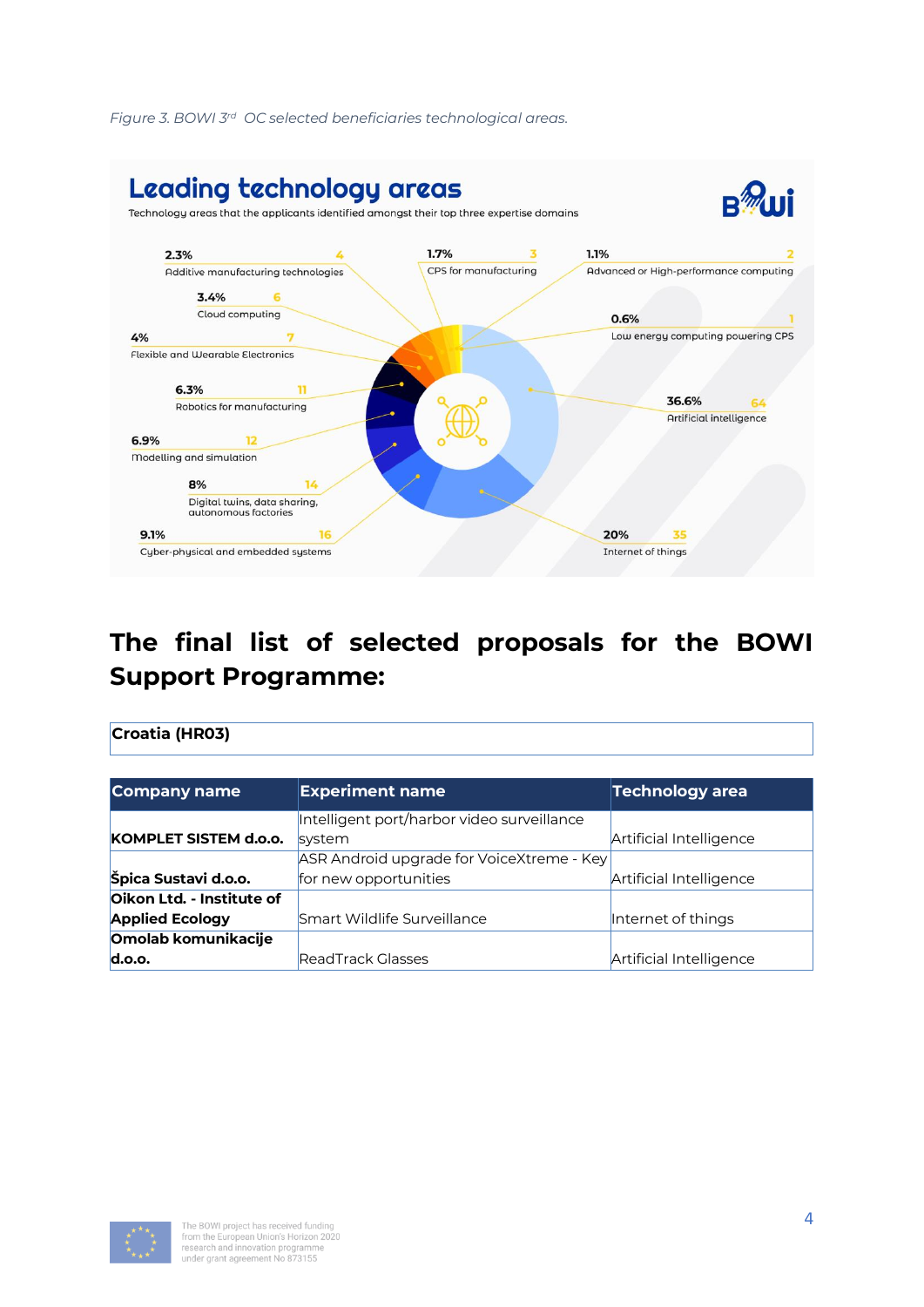## **Belgrade (RS11)**

| Company name                     | <b>Experiment name</b>                      | <b>Technology area</b>  |
|----------------------------------|---------------------------------------------|-------------------------|
|                                  | IO-Eye system: IoT/AI-powered solution for  |                         |
| <b>Bitgear Wireless Design</b>   | efficient and sustainable waste and         |                         |
| Services d.o.o.                  | recycling management                        | Internet of things      |
| <b>Strawberry energy LLC</b>     |                                             |                         |
| <b>Belgrade</b>                  | <b>Strawberry Outdoor Sensors</b>           | Internet of things      |
|                                  | Beehold - beekeepers digital assistant      |                         |
|                                  | (hardware and software solution for digital |                         |
| <b>Beehold DOO Nis</b>           | beekeeping)                                 | Artificial Intelligence |
|                                  | Micro solar-powered sensing without         |                         |
| Atfield Technologies doo lithium |                                             | Internet of things      |

## **Capital Region Lithuania (LT01)**

| <b>Company name</b>     | <b>Experiment name</b>                        | <b>Technology area</b>  |
|-------------------------|-----------------------------------------------|-------------------------|
| <b>MB</b> "Lazerinės    |                                               |                         |
| fabrikavimo             | Wireless power transfer for CO2 indoor        |                         |
| technologijos"          | sensing                                       | Internet of things      |
|                         | Optimization of workforce daily activities in |                         |
| UAB "Enodo"             | <b>warehouses</b>                             | Artificial Intelligence |
| <b>UAB FittyAI</b>      | FittyAl - Virtual Fitness Trainer             | Artificial Intelligence |
| KSU Švietimo akademija, |                                               |                         |
| VšĮ                     | AI educational conversational agent           | Artificial Intelligence |

## **Center Romania (RO12)**

| <b>Company name</b>         | <b>Experiment name</b>                                    | Technology area            |
|-----------------------------|-----------------------------------------------------------|----------------------------|
|                             | <b>EYE Tracking Technology for SENSing</b>                |                            |
| <b>SC Pro Value SRL</b>     | Attention Span                                            | Artificial Intelligence    |
|                             | Improved automation system sales and                      |                            |
| <b>Exliteron S.R.L.</b>     | deployment using augmented reality                        | Robotics for manufacturing |
| <b>MELINDA-IMPEX INSTAL</b> |                                                           |                            |
| <b>SRL</b>                  | Innovation for Demand Planning                            | Artificial Intelligence    |
|                             | Vision tech research SRL Vision for industrial automation | Artificial Intelligence    |

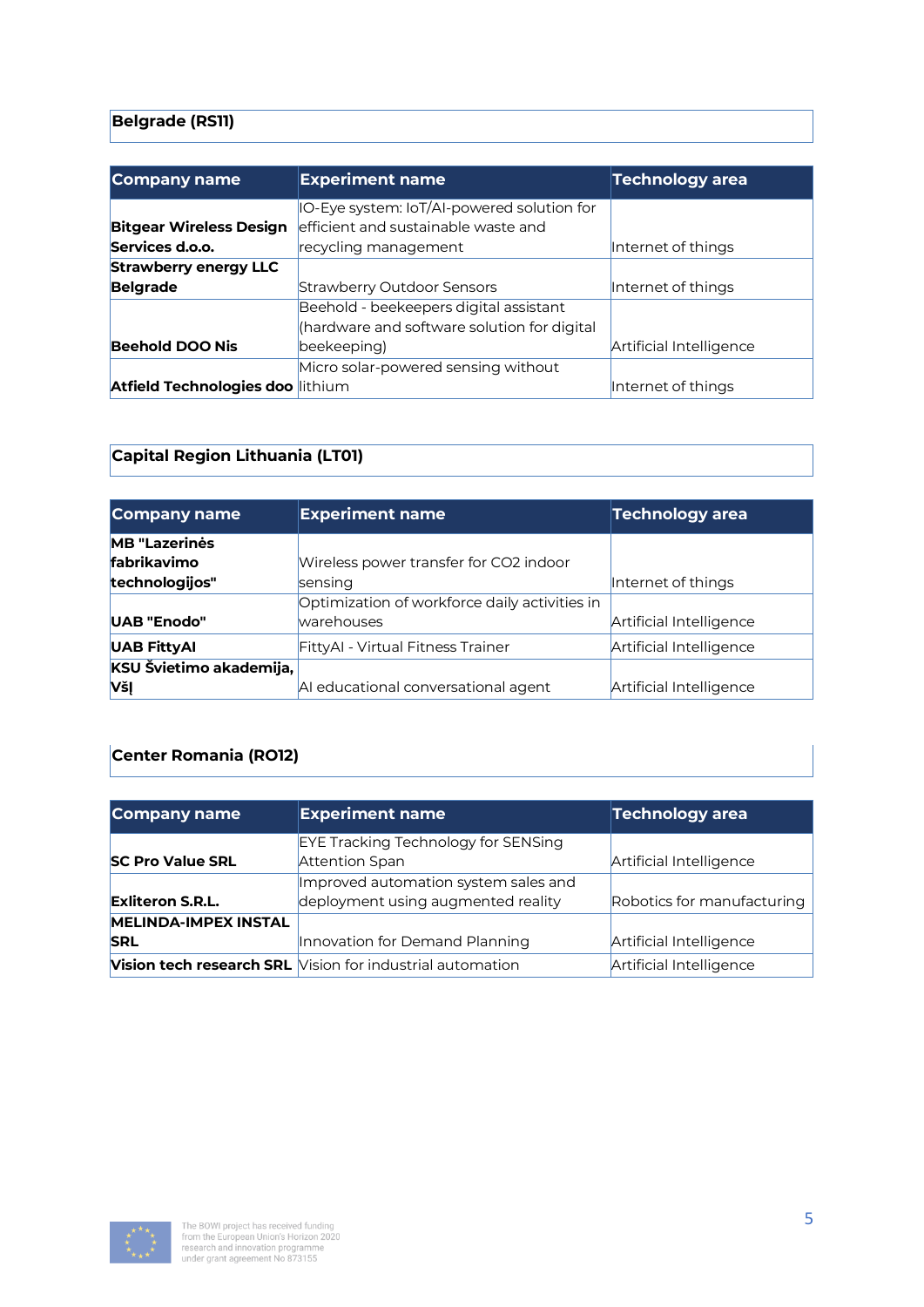## **Center Western Lithuania (LT02)**

| Company name                   | <b>Experiment name</b>                       | <b>Technology area</b>   |
|--------------------------------|----------------------------------------------|--------------------------|
| Kauno Petrašiūnų darbo         |                                              |                          |
| rinkos mokymo centras,         | Virtual reality learning environment with    |                          |
| <b>UAB</b>                     | biofeedback                                  | Modelling and simulation |
|                                | AI-driven selection of chemical building     |                          |
| <b>UAB "Delta biosciences"</b> | blocks for drug-candidate screening          | Artificial Intelligence  |
|                                | AI-based image analysis solution for clothes |                          |
| <b>MB NOSELFISH</b>            | parameters recognition.                      | Artificial Intelligence  |
| <b>Innosensus, MB</b>          | <b>Cluten Indicator Innosensus</b>           | Internet of things       |

#### **Eastern Slovakia (SK04)**

| Company name           | <b>Experiment name</b>                                | Technology area            |
|------------------------|-------------------------------------------------------|----------------------------|
| I. E. S. (Inteligentné | Economic evaluation of industrial                     |                            |
|                        | elektrické systémy) s.r.o. machinery production chain | Robotics for manufacturing |
|                        | Rehapiano - Al Powered Neurological                   |                            |
| <b>ESTEN s.r.o.</b>    | Disease Progress and Recovery Monitoring              | Artificial Intelligence    |
| michalko.ceelabs       | Energy Efficient & Green Cities                       | Internet of things         |
|                        | Alternative and non-intrusive solution for            |                            |
|                        | data gathering from manufacturing                     |                            |
| RE-CA s.r.o.           | machines.                                             | Internet of things         |

## **Prague (CZ01)**

| Company name                   | <b>Experiment name</b>                                               | <b>Technology area</b>  |
|--------------------------------|----------------------------------------------------------------------|-------------------------|
| <b>Principal engineering</b>   | Preeclampsia Intelligent Prevention For                              |                         |
| S.F.O.                         | Pregnant Women                                                       | Artificial Intelligence |
|                                | Advanced Production Scheduling based on                              |                         |
| Amitia s.r.o.                  | Deep Reinforcement Learning                                          | Artificial Intelligence |
| <b>Cervenka Consulting</b>     | Cloud Based Application for Simulation of                            |                         |
| S.r.o.                         | 3D Printing of Concrete                                              | Cloud computing         |
| <b>Digital Virtual Systems</b> | Development of peripheral devices for                                |                         |
| S.T.O.                         | monitoring of cognitive functions of seniors Artificial Intelligence |                         |